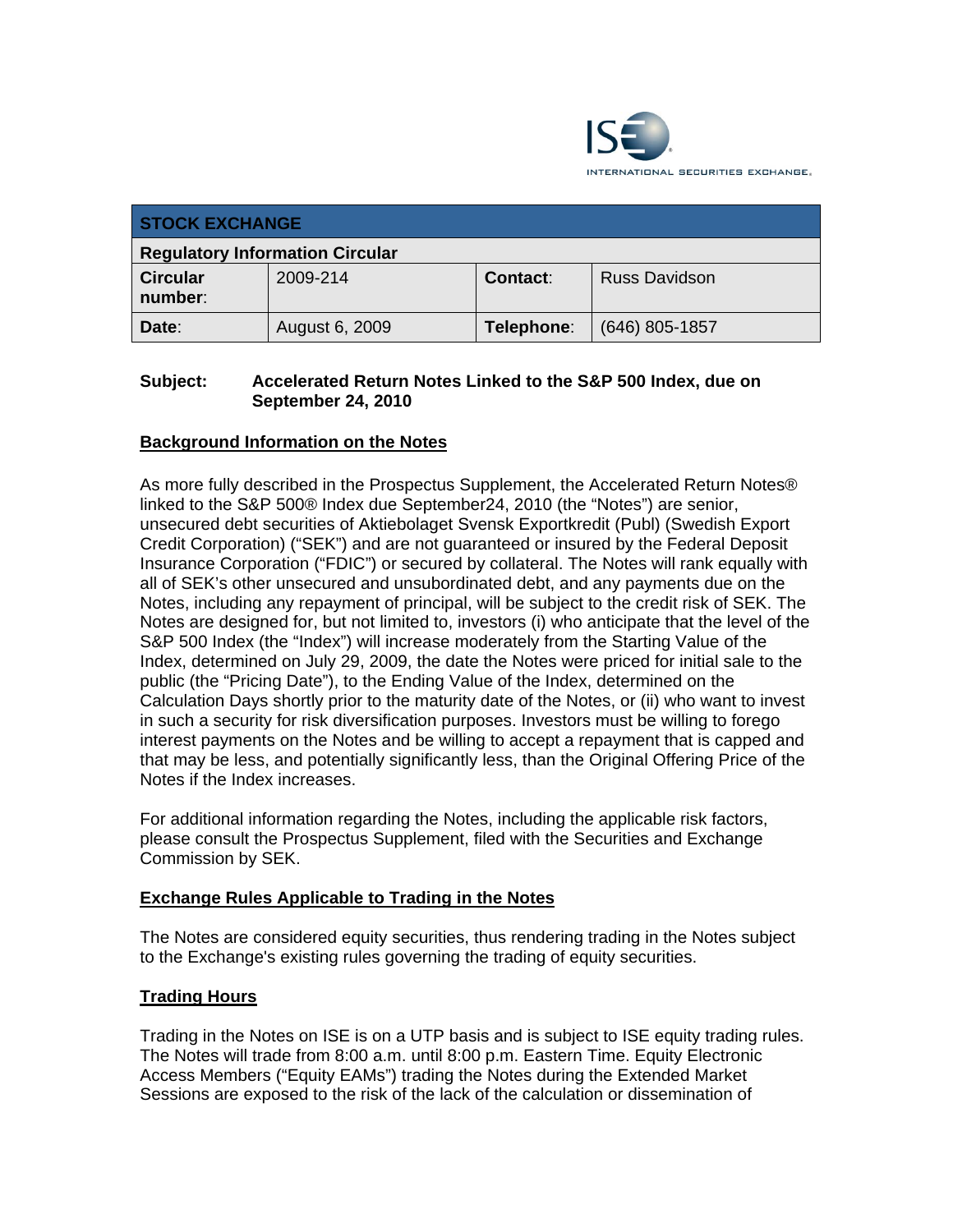underlying index value or intraday indicative value ("IIV"). For certain derivative securities products, an updated underlying index value or IIV may not be calculated or publicly disseminated in the Extended Market hours. Since the underlying index value and IIV are not calculated or widely disseminated during Extended Market hours, an investor who is unable to calculate implied values for certain derivative securities products during Extended Market hours may be at a disadvantage to market professionals.

**This Regulatory Information Circular is not a statutory Prospectus. Equity EAMs should consult the Trust's Registration Statement, SAI, Prospectus and the Fund's website for relevant information.**